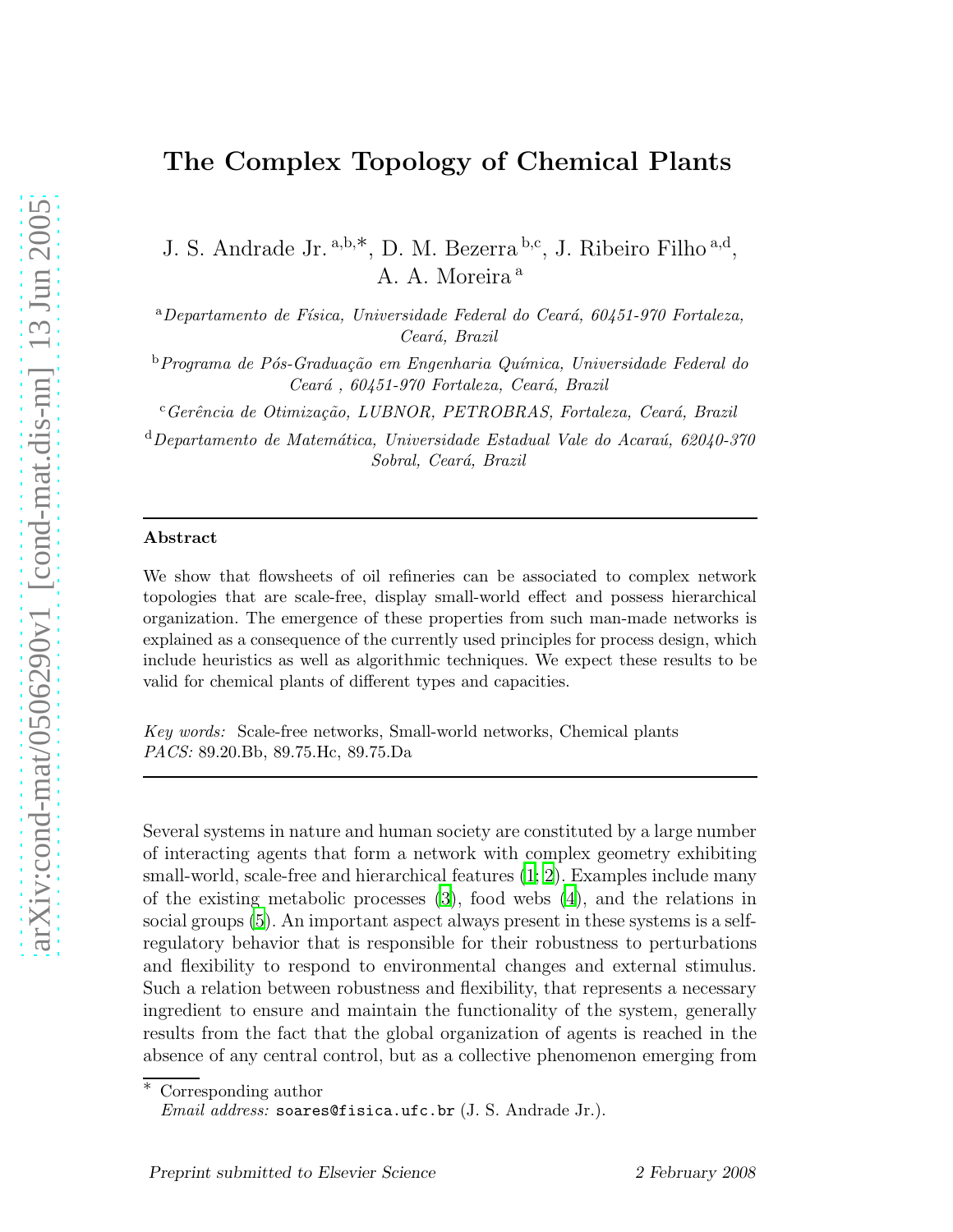local interactions. In this way, the generation of a decentralized structure prevents the occurrence of those vulnerable points where an attack could lead to the overall collapse of the network [\(6](#page-6-5)). At the same time, this non-central feature makes the complex system more adaptable, because it allows for the local response of agents to the variability of external conditions and eventual specific demands.

An obvious question arising from these facts and ideas that is far from being answered is how local interactions among elementary units of the network can naturally generate a dynamics with global organization. At present, the study of these complex systems depends on the development of new techniques to elucidate their behavior by  $(i)$  analysing the topological structure of their network of interactions, and  $(ii)$  investigating the origin and characteristics of their intrinsic self-organized dynamics. The interplay between these two elements, namely, topology and dynamics, can be very effective in revealing the mechanisms behind the regulatory strategies of real systems in nature. Furthermore, this could lead to novel ideas for design of artificial networks with improved performance that display small-world and/or scale-free properties like, for instance, the network of electrical energy distribution [\(7\)](#page-6-6) and the Internet [\(8](#page-6-7)).

In many ways, a chemical plant can be considered as a complex system whose dynamics has to follow very strict conditions of robustness and, on the other hand, to operate with certain flexibility. Specifically, the project of a chemical process is the result of an enterprise decision supported by a strategic plan to attend the market of a region and generate profit. In the case of an oil refinery, for example, this type of industry must be able to provide a broad spectrum of chemicals that are produced at large amounts, but obeying very strict specifications within a productive process that can also be very peculiar in terms of safety and environmental impact. The design of a chemical plant certainly represents one of the most intricate and creative engineering activities [\(9\)](#page-6-8). A task that is usually performed by chemical engineers, it requires a detailed knowledge of the thermodynamics and transport phenomena taking place at the level of each unitary operation that constitutes the system. Furthermore, the designer must have a sufficiently integrated view of the process to succeed in the development of its complex flowsheet and selection of operational conditions, with also enhanced performance in terms of selectivity and cost of the desired product.

Finally, it is of paramount importance to mention that the accomplishment of a project for a chemical process is surely not a one-to-one task, i.e., two effective solutions obtained from different design teams might be substantially different. In order to overcome the great complexity and expedite the development of the process flowsheet, some reasonable choices have to be made that are not formally based on mathematical or physical principles. Indeed, this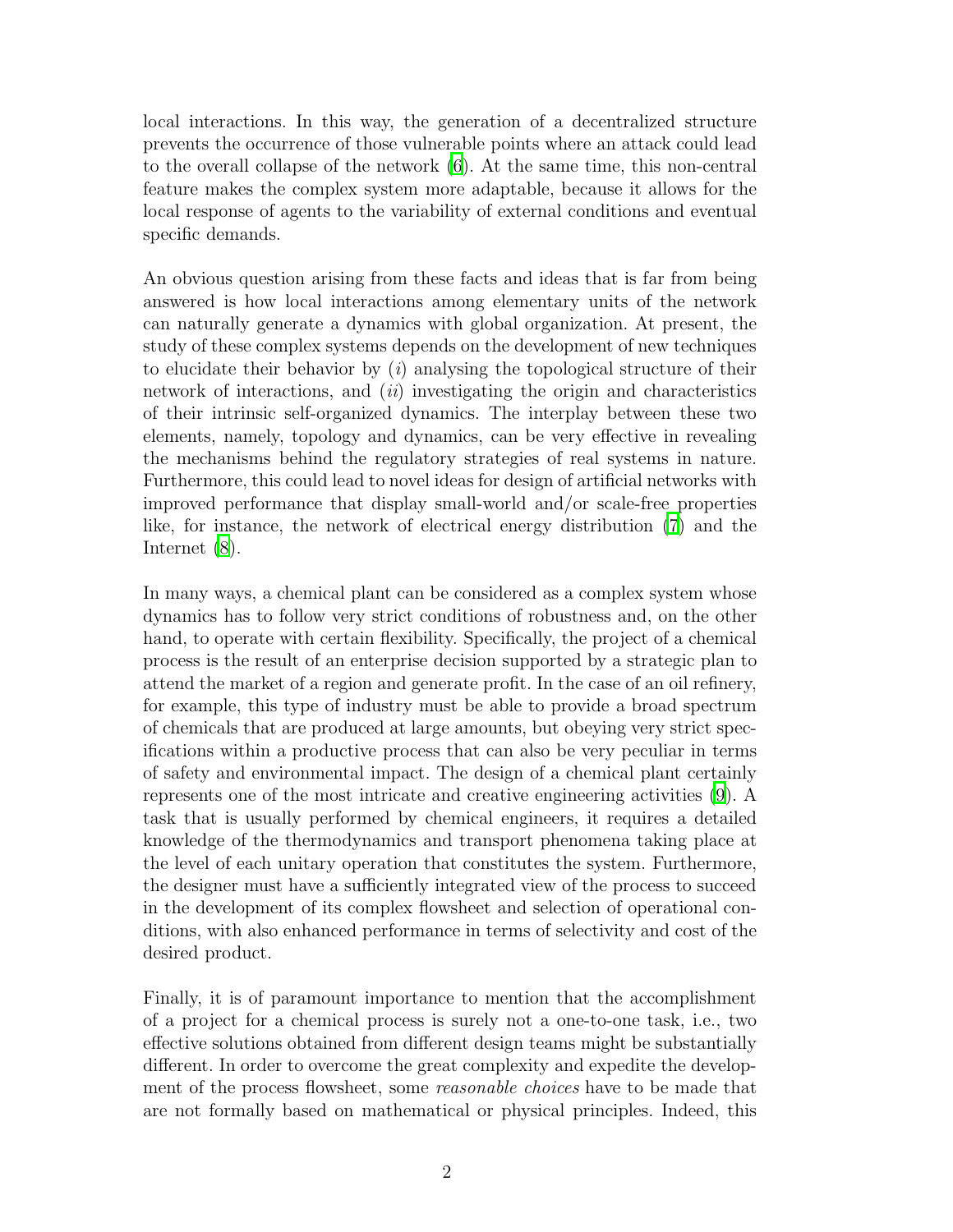

Fig. 1. Subset of a typical flowsheet showing the distillation unit of a chemical plant.



Fig. 2. Complex network representation of Fig. 1. The visualization is obtained by means of the Pajek code for large network analysis [\(10](#page-6-9)).

non-determinism represents a crucial step of the design of chemical plants and involves the application of heuristics or rules of thumb to undergo the steps in the so-called preliminary process synthesis phase [\(9](#page-6-8)). These rules, known to lead to the near-optimal designs in relation to the selection of raw materials, distribution of chemicals, and operations of separation, heat-transfer and pressure-change, have been built from the large know-how and experience accumulated during the design of many projects in the past.

In the present study, we show evidence for the existence of a complex topology behind the structure of chemical plants–typified here by oil refineries–that is reminiscent of networks displaying scale-free and hierarchical geometries. Our analysis is based on flowsheets of the distillation and catalytic cracking units that constitute part of two distinct oil refineries, owned and operated by PETROBRAS, the Brazilian State–owned Oil Company. While the first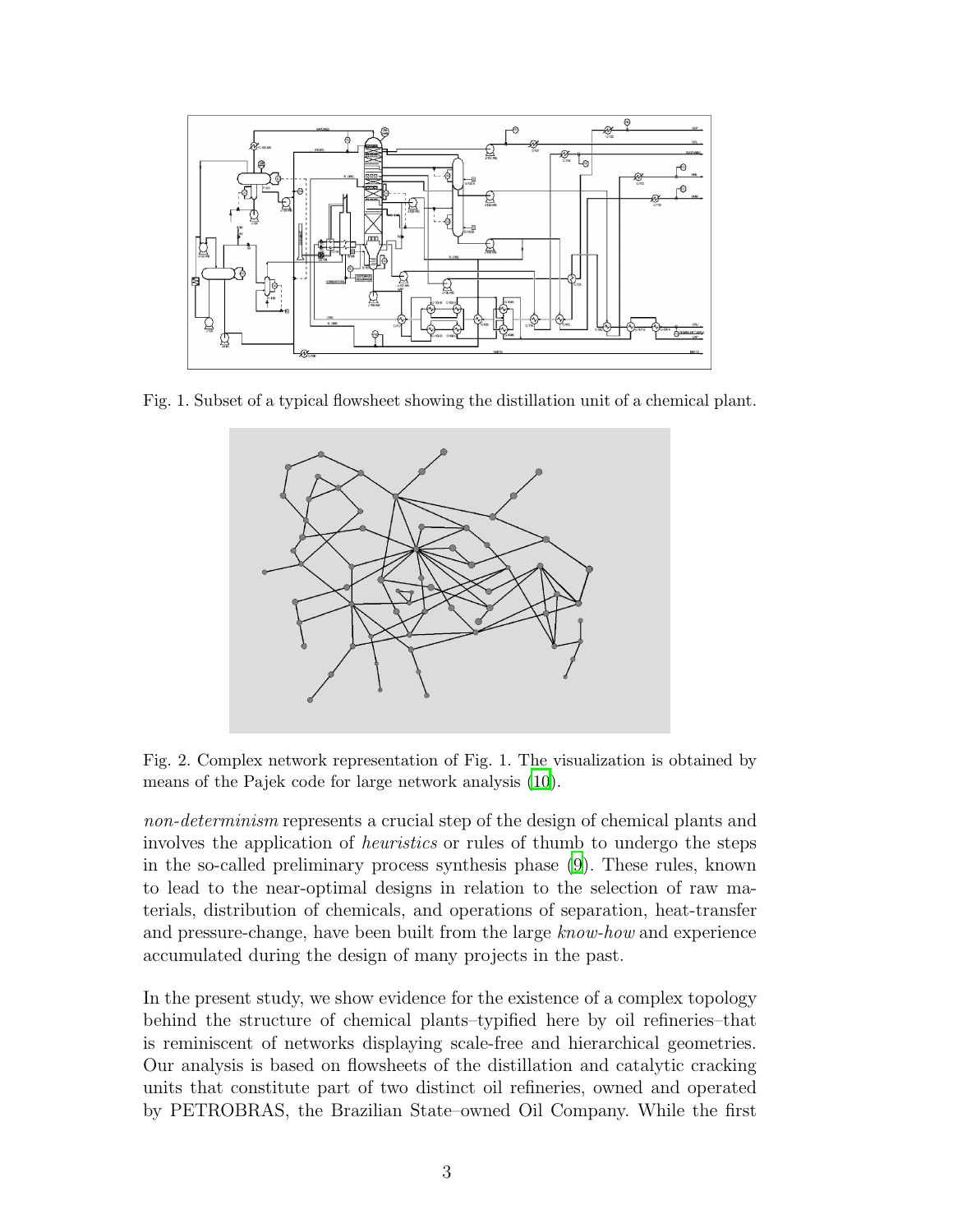

Fig. 3. Pajek visualization [\(10\)](#page-6-9) of the complex network topology corresponding to the flowsheets of the distillation and catalytic cracking units of Refinery I.

chemical plant, named here Refinery I, can process 8000  $m^3/day$  of exclusively light oil, the second one, or Refinery II, works with a mixture of 80% of heavy and 20% of light oil and has a much larger capacity, of approximately 30000  $m^3/day$ . In Fig. 1 we show the subset of a typical flowsheet comprising some of the basic devices and unitary process elements (e.g., valves, pumps, tanks, heat exchangers, chemical reactors, and distillation columns, among others) connected by a nested flow pipeline. The corresponding network shown in Fig. 2 is simply obtained by associating each of the process units displayed in Fig. 1 to nodes, and their corresponding flow connections to bonds. In Fig. 3, the complex structure of Refinery I is visualized using the Pajek software for large network analysis [\(10](#page-6-9)).

The results presented in Fig. 4 provide clear indication that the network topology of Refinery I is scale-free [\(2](#page-6-1)). More precisely, its degree distribution for intermediate and large values of the connectivity (degree)  $k$  can be properly described as a power-law,  $p(k) \sim k^{-\gamma}$ , with an exponent  $\gamma = 3.3 \pm 0.1$ , as calculated from the least-square fit to the data in the scaling region. The degree distribution for Refinery II follows an entirely similar behavior, with an exponent  $\gamma = 3.2 \pm 0.2$ . The close agreement between these exponents can be substantiated by the fact that the same set of design principles have been applied to the project of both refineries, although their flowsheets are substantially different and purpose-built to perform rather different tasks.

Our calculation for the average length of the shortest path  $\ell$  between two nodes, as defined in Ref. [\(11](#page-6-10)), gives  $\ell = 5.3$  and 5.9 for Refinery I and II, respectively. When compared with the corresponding sizes N of the refineries, these small values of  $\ell$  suggest, but do not confirm, the presence of a *small*world effect. Strictly speaking, for a network to be considered small-world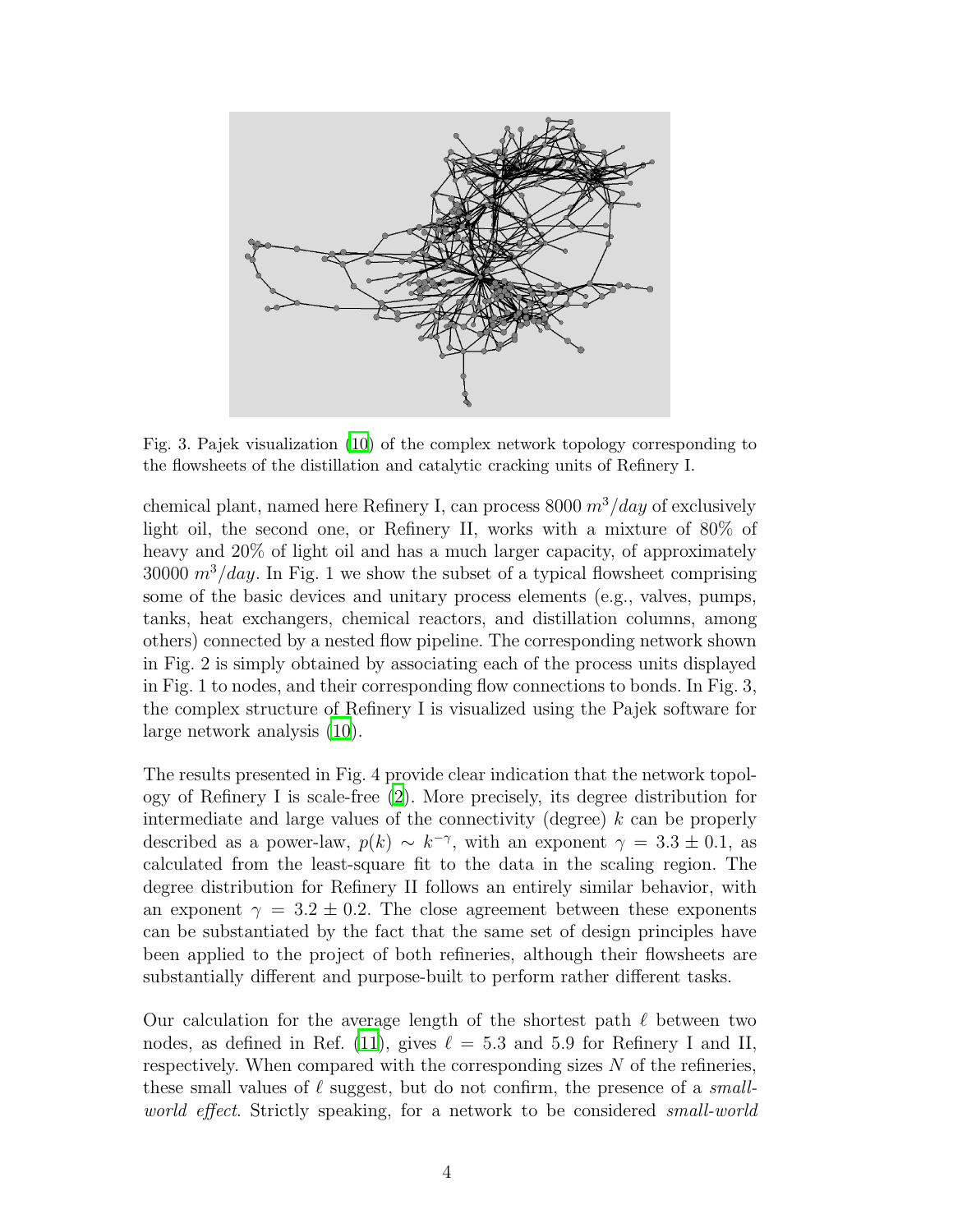

Fig. 4. Log-log plot showing the degree distribution of Refinery I. The solid line corresponds to the best fit to the data in the scaling region of a power-law,  $p(k) \sim k^{-\gamma}$ , with the exponent  $\gamma = 3.3 \pm 0.1$ .

| Refinery I  |  | 452 4.02 0.009 0.21 5.3 |  |
|-------------|--|-------------------------|--|
| Refinery II |  | 470 3.84 0.008 0.16 5.9 |  |

Table 1

Sizes and numerical values calculated for complex network parameters of Refineries I and II.

 $(1; 12; 13)$  $(1; 12; 13)$  $(1; 12; 13)$  $(1; 12; 13)$ , the shortest path  $\ell$  should not only be small, but also grow slower than any positive power of the system size  $N$ . Small-world networks also have large clustering coefficient [\(11\)](#page-6-10). The clustering coefficient for a node  $i, C_i$ , is defined as the fraction between the number of connected pairs among its  $k_i$ neighbors,  $n_i$ , and the number of all possible connections between them,

$$
C_i \equiv \frac{2n_i}{k_i(k_i - 1)} \tag{1}
$$

Using the definition Eq.  $(1)$ , we can compute an average cluster coefficient,  $C = \langle C_i \rangle$ , for the entire network. We find it to be  $C = 0.21$  and 0.16 for Refinery I and II, respectively. As shown in Table 1, these values are about 20 times larger than the clustering coefficients computed for random graphs,  $C_{\text{ran}} = \langle k_i \rangle/N$ , with the same average connectivity  $\langle k_i \rangle$ , thus reinforcing our hypothesis that chemical plants are small-world networks. In order to show the hierarchical aspect of the refinery flowsheets, a more subtle type of analysis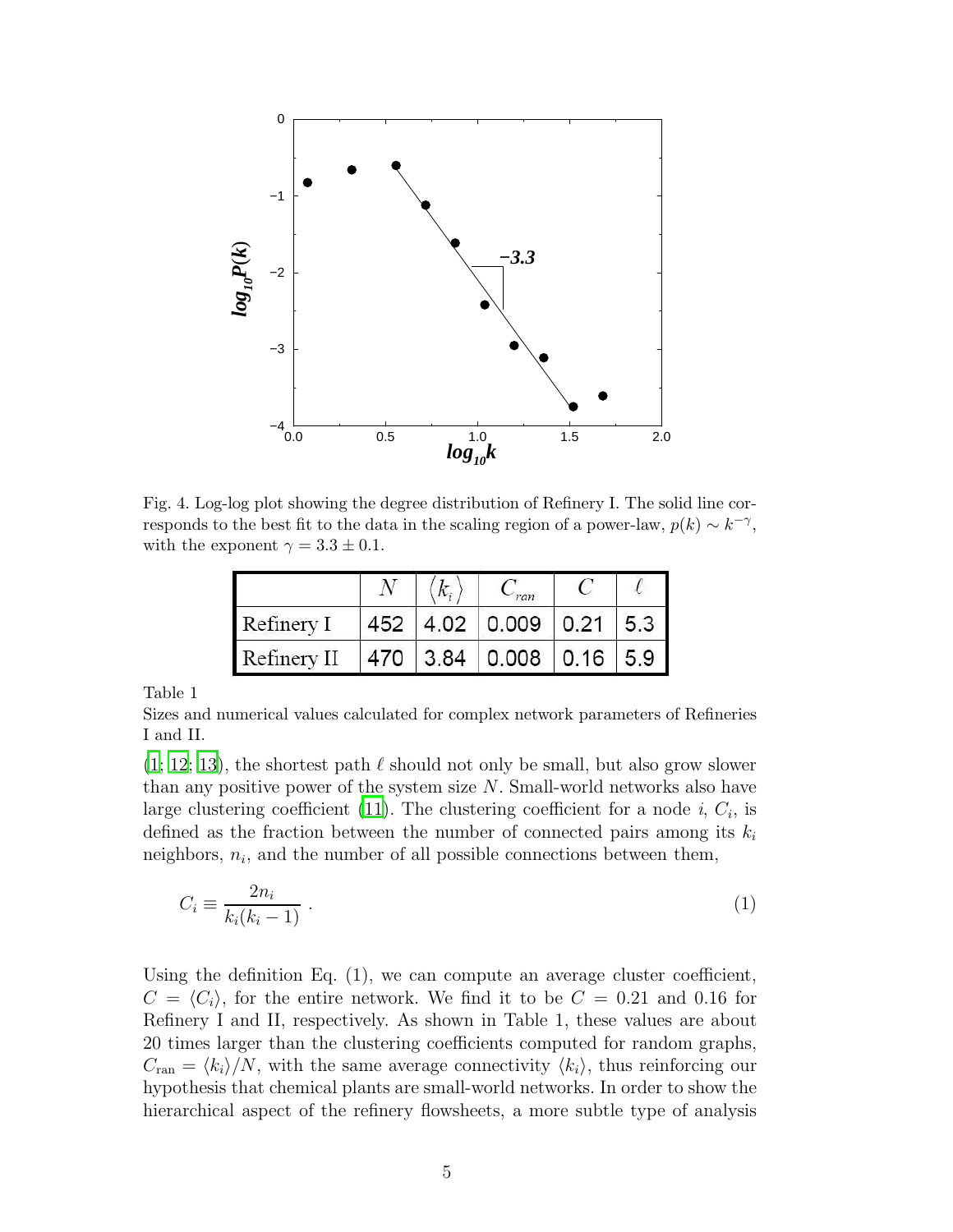

Fig. 5. Logarithmic plot of the clustering coefficient  $C(k)$  against the connectivity  $k$  for the network topology of Refinery I. The straight line is the least-square fit to the data of a power-law,  $C(k) \sim k^{-\beta}$ , with the exponent  $\beta = 1.1 \pm 0.1$ .

is required. Recently, it has been analytically demonstrated that the intrinsic hierarchy of deterministic scale-free networks leads to the scaling relation,  $C(k) \sim k^{-1}$ , where  $C(k)$  represents the average clustering coefficient of nodes with connectivity  $k$ . Subsequently, the occurrence of such a behavior has also been used as a way to identify the hierarchical architecture of several real net-works [\(14](#page-6-13)). Initially, the observation of  $C(k)$  versus k including all nodes in the data sets of the two refineries revealed fluctuations that were large enough to impair any conclusive description about the hierarchy of both network organizations. However, a detailed analysis of these numerical results indicates the presence of many nodes with  $C_i = 0$ . These nodes mainly correspond to those constituents of the flowsheets that have very low connectivity  $k$  (e.g., valves, pumps, etc.) or are usually added in a secondary stage of the design process to simply provide a single or multiple connection among clusters of more specific unitary processes in the system. As depicted in Fig. 5, the elimination of nodes with  $C_i = 0$  from the calculation of  $C(k)$  for Refinery I enables us to identify a scaling law,  $C(k) \sim k^{-\beta}$  with  $\beta = 1.1 \pm 0.1$ , that is surprisingly close to the behavior expected for a hierarchical topology. Adopting the same strategy for Refinery II we find an entirely similar result, confirming the validity of our approach.

The identification of several networks with power-law degree distribution in Nature has been generally justified in terms of their evolution through a selforganized process in which hub elements are spontaneously generated and represent the dominant parts of the connected system [\(13\)](#page-6-12). Here we have shown that man-designed networks composed by unitary processes and de